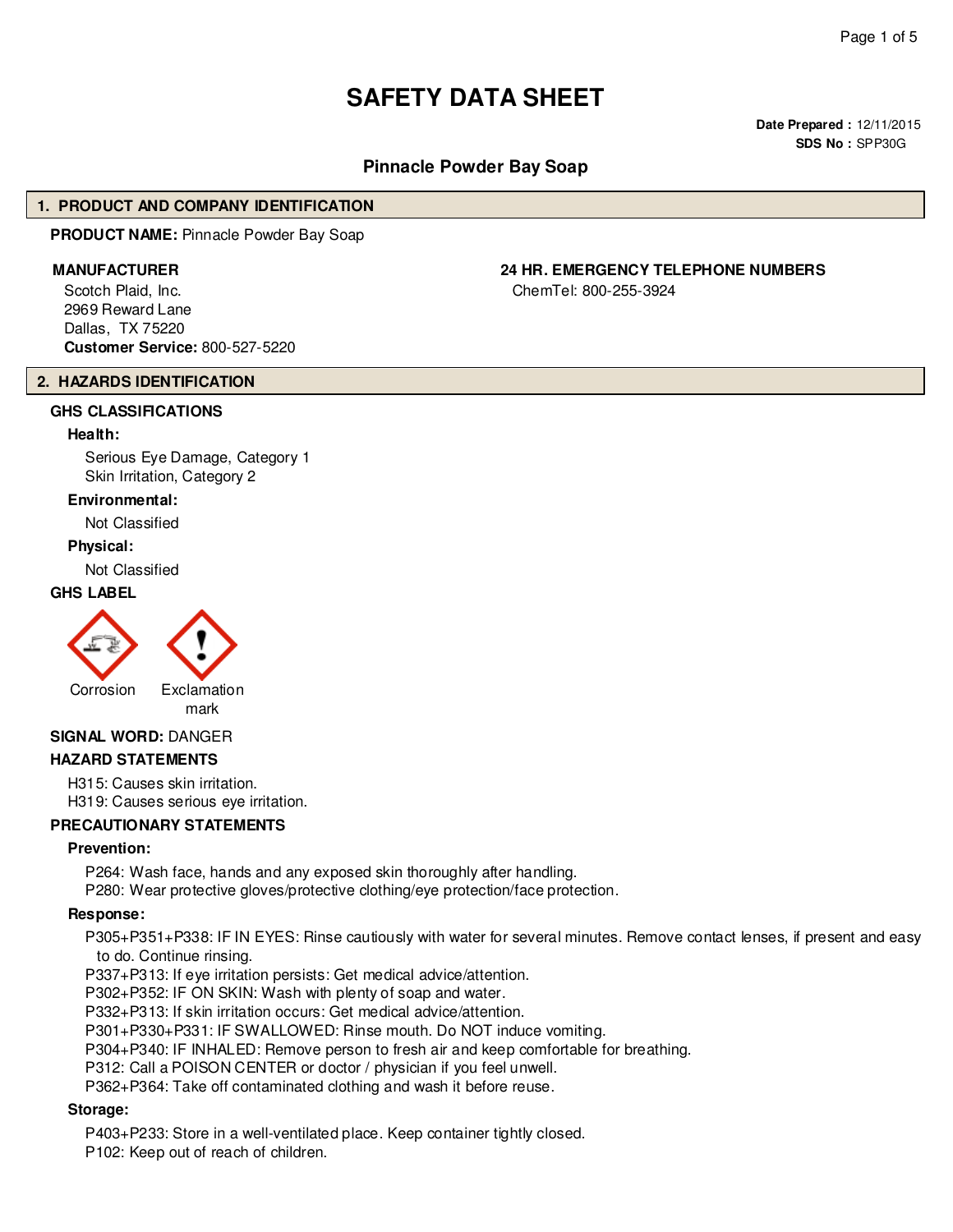#### **Disposal:**

P501: Dispose of contents/container to an approved waste disposal plant.

#### **3. COMPOSITION / INFORMATION ON INGREDIENTS**

| $Wt.$ % | <b>CAS</b>          |
|---------|---------------------|
|         | $10 - 15$ 6834-92-0 |
|         | $5 - 10$ 25155-30-0 |
|         |                     |

#### **4. FIRST AID MEASURES**

**EYES:** Immediately flush eyes with plenty of water. Get medical attention, if irritation persists.

**SKIN:** Wash with soap and water. Get medical attention if irritation develops or persists.

**INGESTION:** Get immediate medical attention. Do not induce vomiting unless instructed to do so by poison center or physician.

**INHALATION:** Remove victim to fresh air. If irritation persists, get medical attention.

#### **SIGNS AND SYMPTOMS OF OVEREXPOSURE**

**EYES:** Contact causes serious eye irritation and/or damage.

**SKIN:** Contact causes skin irritation.

**INGESTION:** May cause headache and nausea.

**INHALATION:** May cause irritation to mucous membranes.

**ACUTE EFFECTS:** Eye contact may cause stinging, tearing, redness and blurred vision. Skin contact may cause redness and irritation.

**CHRONIC EFFECTS:** None known.

**NOTES TO PHYSICIAN:** Treat symptomatically

#### **5. FIRE FIGHTING MEASURES**

**FLAMMABLE CLASS:** Not flammable or combustible

**GENERAL HAZARD:** The product is not expected to present any fire or explosion hazards under prescribed use conditions.

**EXTINGUISHING MEDIA:** Use dry chemical, carbon dioxide, water spray (fog) or foam when fighting fires involving this material. **FIRE FIGHTING PROCEDURES:** Use fire fighting measures that are appropriate for the local circumstance and the surrounding environment.

**FIRE FIGHTING EQUIPMENT:** Use personal protective equipment

HAZARDOUS DECOMPOSITION PRODUCTS: CO, CO<sub>2</sub>, Oxides of Sulfur and Phosphorus

#### **6. ACCIDENTAL RELEASE MEASURES**

**SMALL SPILL:** Sweep up material being careful not to raise dust. Place in an appropriate disposal container and seal tightly.

**LARGE SPILL:** Dike spilled material or otherwise contain material to ensure runoff does not reach into soil, ditches, sewers and / or groundwater. Transfer material into suitable containers for proper disposal in accordance with local, state and federal regulations.

#### **ENVIRONMENTAL PRECAUTIONS**

**WATER SPILL:** Do not allow material to contaminate waterways.

**LAND SPILL:** Do not allow material to contaminate the soil.

**GENERAL PROCEDURES:** Ensure clean-up is conducted by trained personnel only. Refer to protective measures listed in Sections 7 and 8.

**SPECIAL PROTECTIVE EQUIPMENT:** For personal protection see section 8.

**COMMENTS:** Inform appropriate managerial or supervisory personnel of all environmental releases. Prevent further leakage or spillage if safe to do so.

#### **7. HANDLING AND STORAGE**

**GENERAL PROCEDURES:** Handle in accordance with good industrial hygiene and safety procedures. Use personal protection recommended in Section 8. Follow all product label instructions.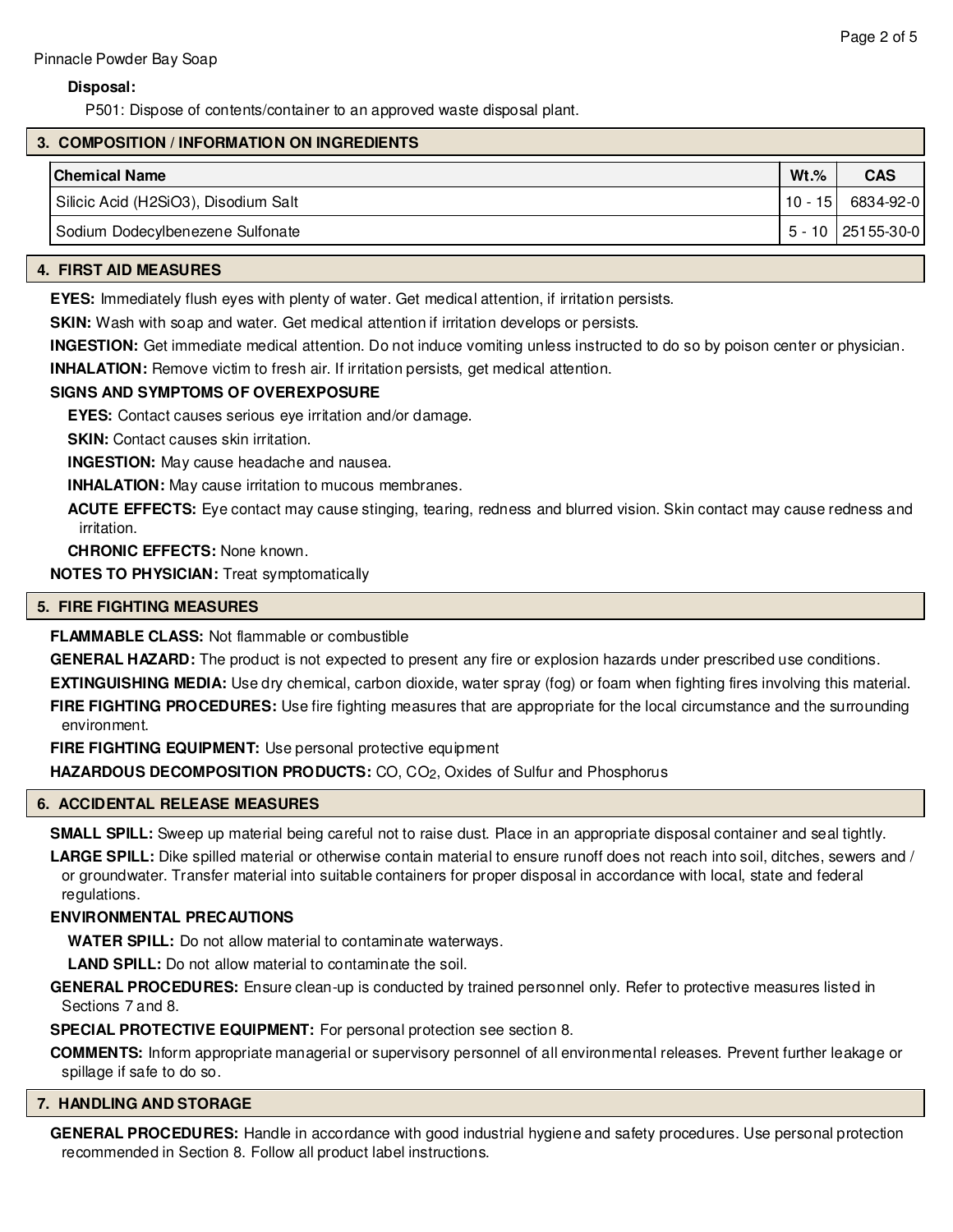**HANDLING:** Wash face, hands and any exposed skin thoroughly after handling. Avoid breathing dust. **STORAGE:** Keep out of reach of children. Store in original container in a cool, dry and well ventilated area.

#### **8. EXPOSURE CONTROLS / PERSONAL PROTECTION**

#### **EXPOSURE GUIDELINES**

| OSHA HAZARDOUS COMPONENTS (29 CFR1910.1200) |     |                        |
|---------------------------------------------|-----|------------------------|
|                                             |     | <b>EXPOSURE LIMITS</b> |
|                                             |     | <b>Supplier OEL</b>    |
| Chemical Name                               | ppm | mg/m <sup>3</sup>      |

Sodium Dodecylbenezene Sulfonate

**ENGINEERING CONTROLS:** None usually needed.

#### **PERSONAL PROTECTIVE EQUIPMENT**

**EYES AND FACE:** Safety glasses with side shields.

**SKIN:** Chemical resistant gloves.

**RESPIRATORY:** No personal respiratory equipment normally required.

**PROTECTIVE CLOTHING:** Wear suitable protective clothing to prevent contact with skin.

**WORK HYGIENIC PRACTICES:** Wash contaminated clothing before reuse. Wash face, hands and any exposed skin thoroughly after handling.

**OTHER USE PRECAUTIONS:** Protective clothing and equipment should be in accordance with 29 CFR 1910.132 and 1910.133. **COMMENTS:** Eyewash stations and safety showers should always be in place where chemicals are handled and stored.

#### **9. PHYSICAL AND CHEMICAL PROPERTIES**

**PHYSICAL STATE:** Solid (granular powder) **ODOR:** Characteristic Detergent **ODOR THRESHOLD:** No data available for this mixture. **APPEARANCE:** Free flowing powder **COLOR:** Green **pH:** NA = Not Applicable **FLASH POINT AND METHOD:** NA = Not Applicable **FLAMMABLE LIMITS:** NA = Not Applicable **AUTOIGNITION TEMPERATURE:** NA = Not Applicable **VAPOR PRESSURE:** NA = Not Applicable **BOILING POINT:** NA = Not Applicable **FREEZING POINT:** NA = Not Applicable **MELTING POINT:** Not determined for this mixture. **THERMAL DECOMPOSITION:** Not determined for this mixture. **SOLUBILITY IN WATER:** Complete **EVAPORATION RATE:** NA = Not Applicable **DENSITY:** Not determined for this mixture. **VISCOSITY:** NA = Not Applicable **OXIDIZING PROPERTIES:** This product is not classified as oxidizing

#### **10. STABILITY AND REACTIVITY**

**REACTIVITY:** Stable under normal conditions. **HAZARDOUS POLYMERIZATION:** Will not occur. **TWA** NL NL **STEL** NL NL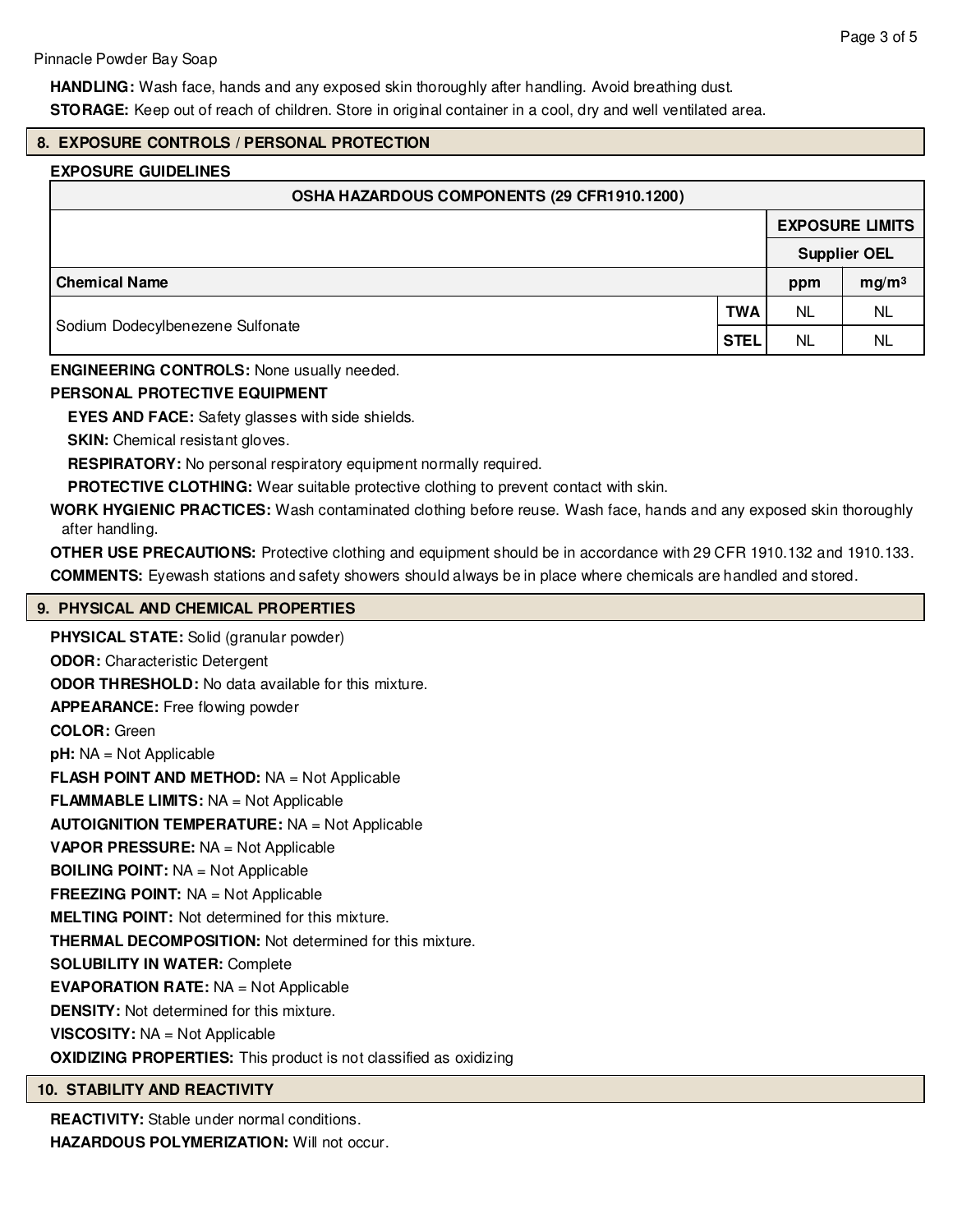**CONDITIONS TO AVOID:** Excessive heat or cold.

**POSSIBILITY OF HAZARDOUS REACTIONS:** No dangerous reaction known under conditions of normal use.

**HAZARDOUS DECOMPOSITION PRODUCTS:** Oxides of carbon, sulfur and phosphorus.

**INCOMPATIBLE MATERIALS:** Strong oxidizing agents, acids and bases.

#### **11. TOXICOLOGICAL INFORMATION**

#### **ACUTE**

| <b>Chemical Name</b>                 | ORAL $LD_{50}$        | <b>DERMAL LD<sub>50</sub></b> | <b>INHALATION</b><br>$LC_{50}$ |
|--------------------------------------|-----------------------|-------------------------------|--------------------------------|
| Silicic Acid (H2SiO3), Disodium Salt | 600 mg/kg (rat)       | No data                       | No data                        |
| Sodium Dodecylbenezene Sulfonate     | $1080$ mg/kg<br>(rat) | $>$ 2000 mg/kg<br>(rabbit)    | 6.41 mg/l (rat)<br>Aerosol     |

**EYE EFFECTS:** Causes serious eye irrtation.

**SKIN EFFECTS: Causes skin irritation.** 

**CHRONIC:** Health injuries are not known or expected under normal use.

#### **CARCINOGENICITY**

**IARC:** No ingredient in this product is present at levels greater than or equal to 0.1% is identified as a probable, possible or confirmed human carcinogen by IARC.

- **NTP:** No ingredient in this product is present at levels greater than or equal to 0.1% is identified as a known or anticipated carcinogen by NTP.
- **OSHA:** No ingredient in this product is present at levels greater than or equal to 0.1% is identified as a carcinogen or potential carcinogen by OSHA.

**REPEATED DOSE EFFECTS:** No data available for this mixture.

**IRRITATION:** Skin and eye irritation.

**CORROSIVITY:** No data available for this mixture.

**SENSITIZATION:** No data available for this mixture.

**NEUROTOXICITY:** No data available for this mixture.

**GENETIC EFFECTS:** No data available for this mixture.

**REPRODUCTIVE EFFECTS:** No data available for this mixture.

**TARGET ORGANS:** No data available for this mixture.

**TERATOGENIC EFFECTS:** No data available for this mixture.

**MUTAGENICITY:** No data available for this mixture.

**SYNERGISTIC MATERIALS:** No data available for this mixture.

#### **12. ECOLOGICAL INFORMATION**

**ECOTOXICOLOGICAL INFORMATION:** This product is not classified as environmentally hazardous. However, this does not exclude the possibility that large or frequent spills can have a harmful or damaging effect on the environment.

**BIOACCUMULATION/ACCUMULATION:** The potential for bioconcentration in organisms is low.

**CHEMICAL FATE INFORMATION:** This product is expected to be readily biodegradable.

#### **13. DISPOSAL CONSIDERATIONS**

**DISPOSAL METHOD:** Follow all Federal, State and Local Regulations appropriate for this material.

**PRODUCT DISPOSAL:** Wastewater resulting from this product should be directed to a proper waste water treatment facility.

**EMPTY CONTAINER:** Empty containers should be taken to an approved waste handling site for recycling or disposal. Do not reuse empty containers.

#### **14. TRANSPORT INFORMATION**

**DOT (DEPARTMENT OF TRANSPORTATION)**